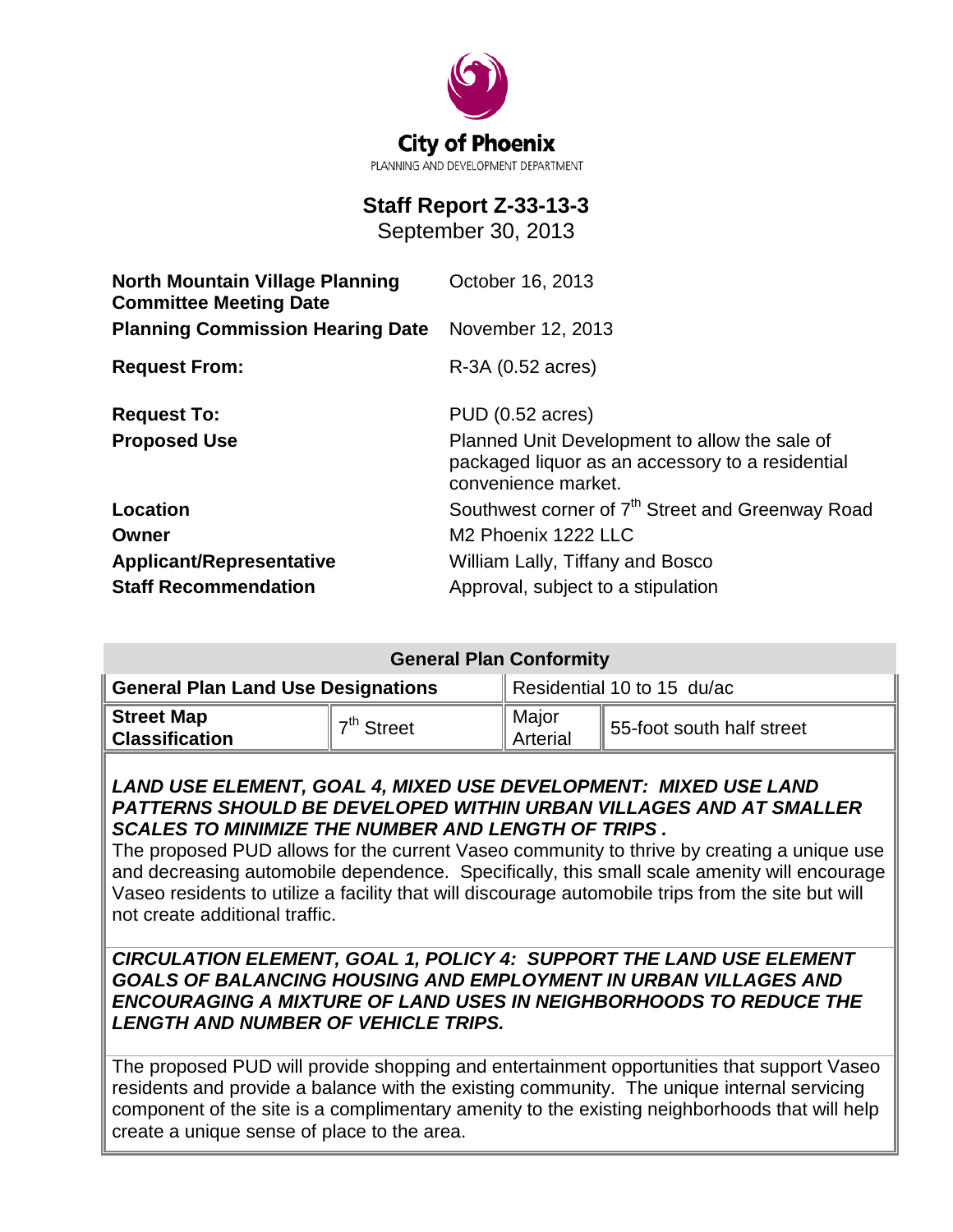Staff Report: Z-33-13-3 September 30, 2013 Page 2 of 4

## **Background/Issues/Analysis**

## SUBJECT SITE

- 1. This request is to rezone a 0.52 acre site located at the southwest corner of  $7<sup>th</sup>$ Street and Greenway Road from R-3A (Multi-family Residential) to PUD (Planned Unit Development). The site is located within the Vaseo Apartment Community, which consists of 1,222 residential apartment homes.
- 2. The General Plan Land Use Map designation is Residential 10-15 dwelling units per acre. Surrounding the site on all four sides are parcels designated Residential 10-15 dwelling units. The request is consistent with the site and the surrounding designations.
- 3. Access to the site is provided by existing ingress and egress points off  $7<sup>th</sup>$  Street. This request doesn't propose any changes to the existing conditions at the site pertaining to access.

## SURROUNDING USES & ZONING

## 4. *North, West, South, East*

The subject site is located within and is surrounded on all sides by the Vaseo Apartment Community. The 53 acre Vaseo Apartment Community consists of 1,222 residential apartment homes with approximately 3,000 residents. This property is one of the largest apartment communities in the southwest.

## PROPOSAL

 5. The purpose of the proposed Vaseo Marketplace PUD is to alter only one use provision within the existing R-3A provisions in place on the property. This PUD requests to modify the description of a residential convenience market as permitted by the R-3A zoning district. Currently the zoning ordinance permits a residential convenience market as an accessory use to a multiple-family development subject to specific conditions. These conditions pertain to signage, a minimum of 400 dwelling units, maximum total floor area, and no parking space requirement (except for delivery or handicapped individuals).

The modification that this PUD proposes is to allow a residential convenience market, including the consumption and delivery of food prepared on-site, and the sale of packaged liquor, subject to the market not exceeding 4,000 square feet in total floor area.

Where the PUD narrative is silent on a requirement, the applicable Zoning Ordinance provisions will be applied.

 6. Below is a summary of the proposed standards for the subject site as described in the attached PUD narrative date stamped September 6, 2013 Attachment B.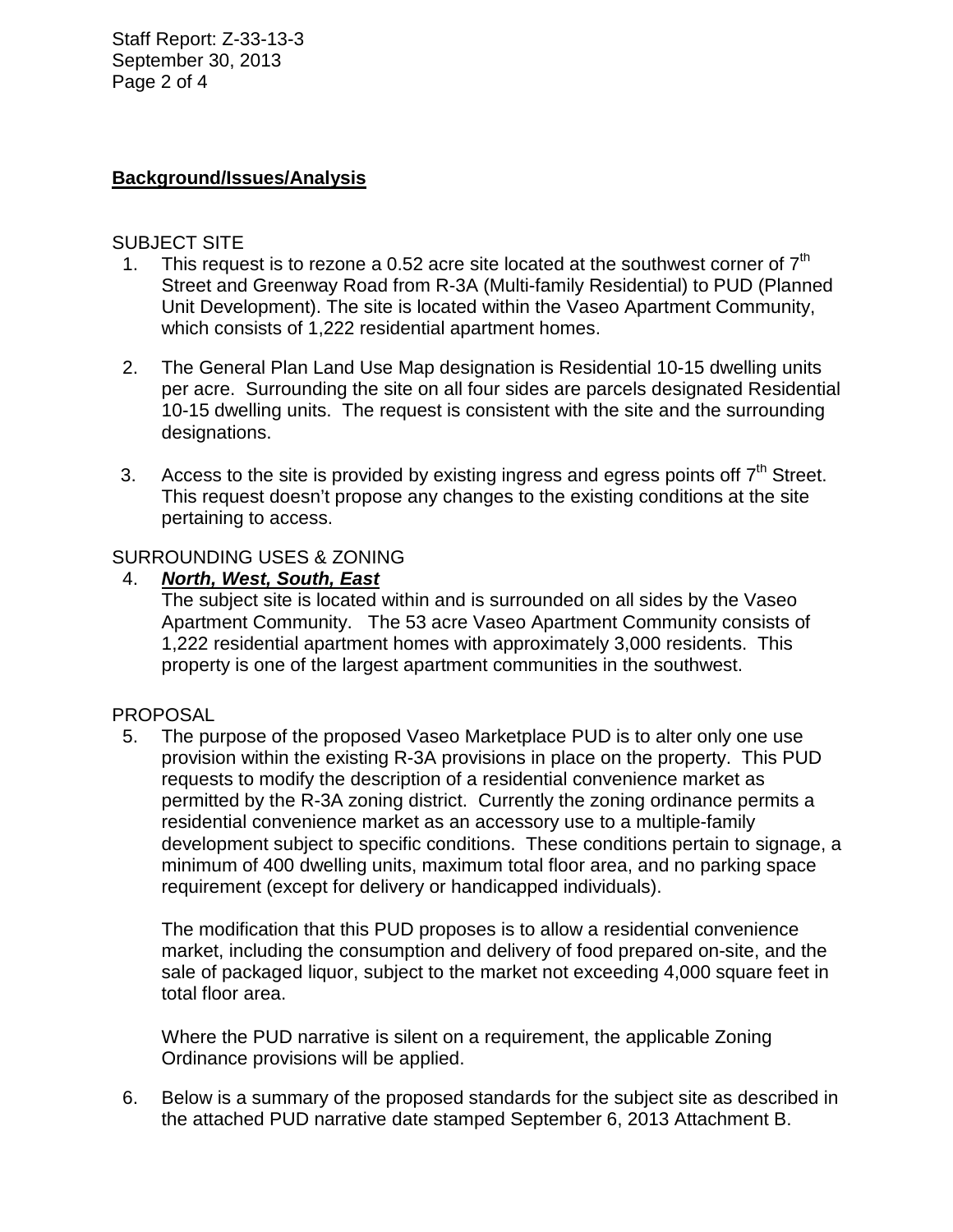Staff Report: Z-33-13-3 September 30, 2013 Page 3 of 4

## *Land Use*

The narrative proposes uses under the following zoning district: Multi-Family Residential (R-3A) of the Phoenix Zoning Ordinance.

## *Development Standards*

The Vaseo Marketplace PUD will adhere to all development standards identified through Section 616 of the Phoenix Zoning Ordinance (R-3A Zoning District), and other applicable provisions contained within the Phoenix Zoning Ordinance.

## *Landscaping Standards*

Landscaping standards shall comply with the city of Phoenix Zoning Ordinance.

## *Parking*

The Development Narrative does not propose any new parking guidelines, therefore, all applicable parking requirements set forth in Section 616.C.6 of the Zoning Ordinance will apply. No additional parking is required as part of this request. Numerous parking spaces are currently available adjacent to and nearby the Marketplace to assure that residents who are shopping at the store are able to do so without causing any traffic blockage for emergency vehicles or other residents trying to enter or leave the community.

## *Shading*

The Development Narrative does not propose any new design guidelines, therefore, all applicable design guidelines set forth in Section 507 Tab A of the Zoning Ordinance will apply.

# *Design Guidelines*

The Development Narrative states that the Vaseo Marketplace PUD will adhere to all design standards included within the Phoenix Zoning Ordinance, Section 507 Tab A as well as Section 616 (R-3A Zoning District).

## *Phasing*

The Vaseo Marketplace will develop as a single phase, with the primary deli/market facility to be online in the  $4<sup>th</sup>$  quarter of 2013. No expansions of the facility are expected in the future.

## *Signage*

All on site signage will conform to the standards reflected in the Vaseo Comprehensive Sign Plan.

# *Sustainability*

The narrative proposes several options to incorporate sustainability principles which may include the following: the use of the City of Phoenix Green Building Code, landscape drip irrigation; E-Star rated appliances, appliances and bulbs; and water conserving plumbing fixtures.

# STREETS AND TRAFFIC

 7. The Streets Transportation Department has indicated that this use is within an existing established community and the effect will be a potential reduction of trips due to the amenity itself. No additional comments were provided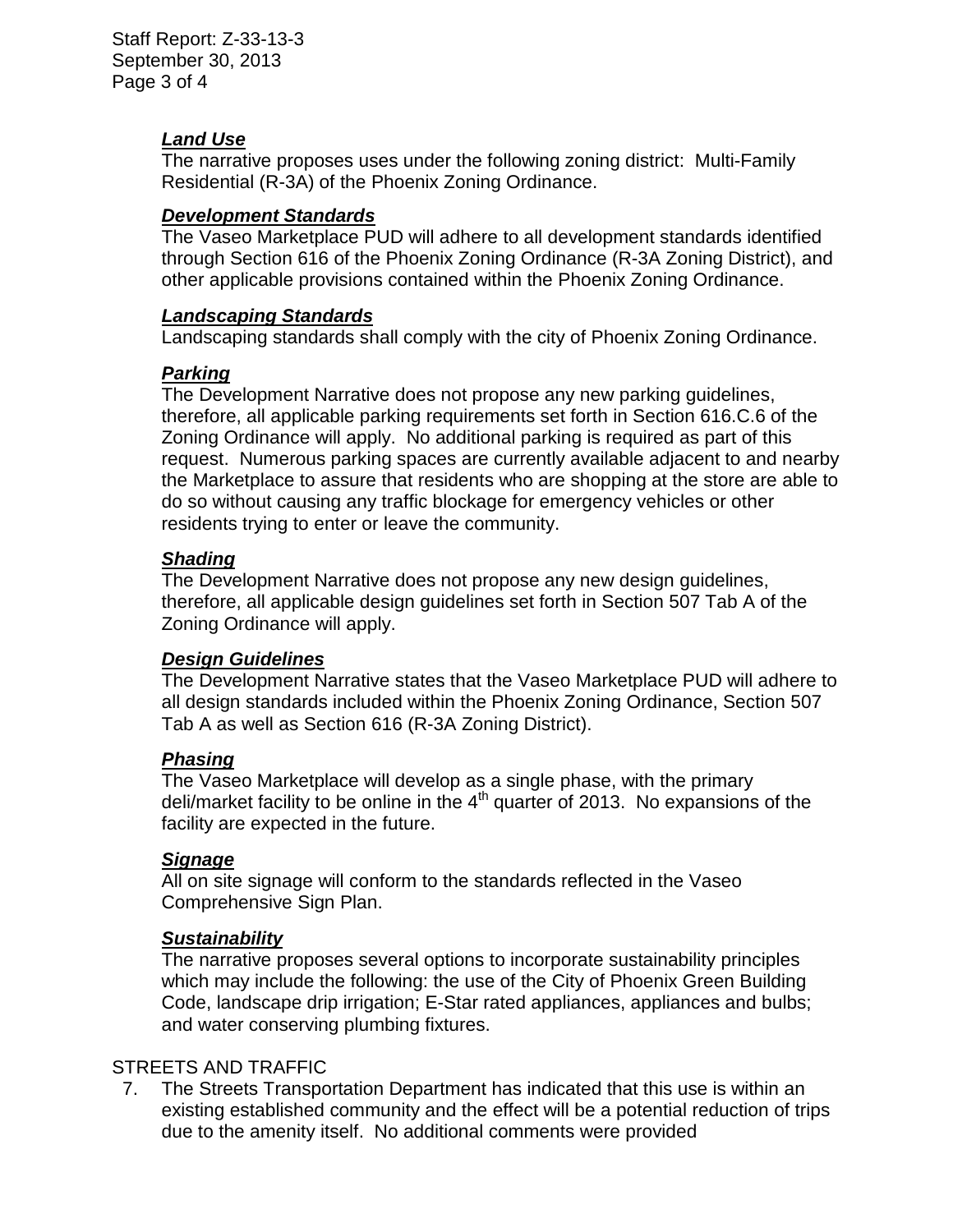## **MISCELLANEOUS**

#### 8. **Water/Sewer**

The Water Department indicated that the proposed use will be serviced adequately by the existing infrastructure.

9. Development and use of the site is subject to all applicable codes and ordinances. Zoning approval does not negate other ordinance requirements and other formal actions may be required.

# **Findings**

- 1. The site is within an existing multi-family residential apartment community.
- 2. The proposed use will provide area residents a local deli/marketplace and reduce dependence on the automobile.
- 3. The proposed rezoning is compatible with surrounding zoning patterns and land use within the area.

## **Stipulation**

 1. An updated Development Narrative for the Vaseo Marketplace PUD reflecting the changes approved through this request shall be submitted to the Planning and Development Department within 30 days of City Council approval of this request. The updated Development Narrative shall be consistent with the Development Narrative date stamped September 6, 2013.

**Writer** Craig Mavis September 30, 2013

**Team Leader**

Josh Bednarek

## **Attachments**

Attachment A: Sketch Map Attachment B: Vaseo Marketplace PUD Narrative date stamped September 6, 2013